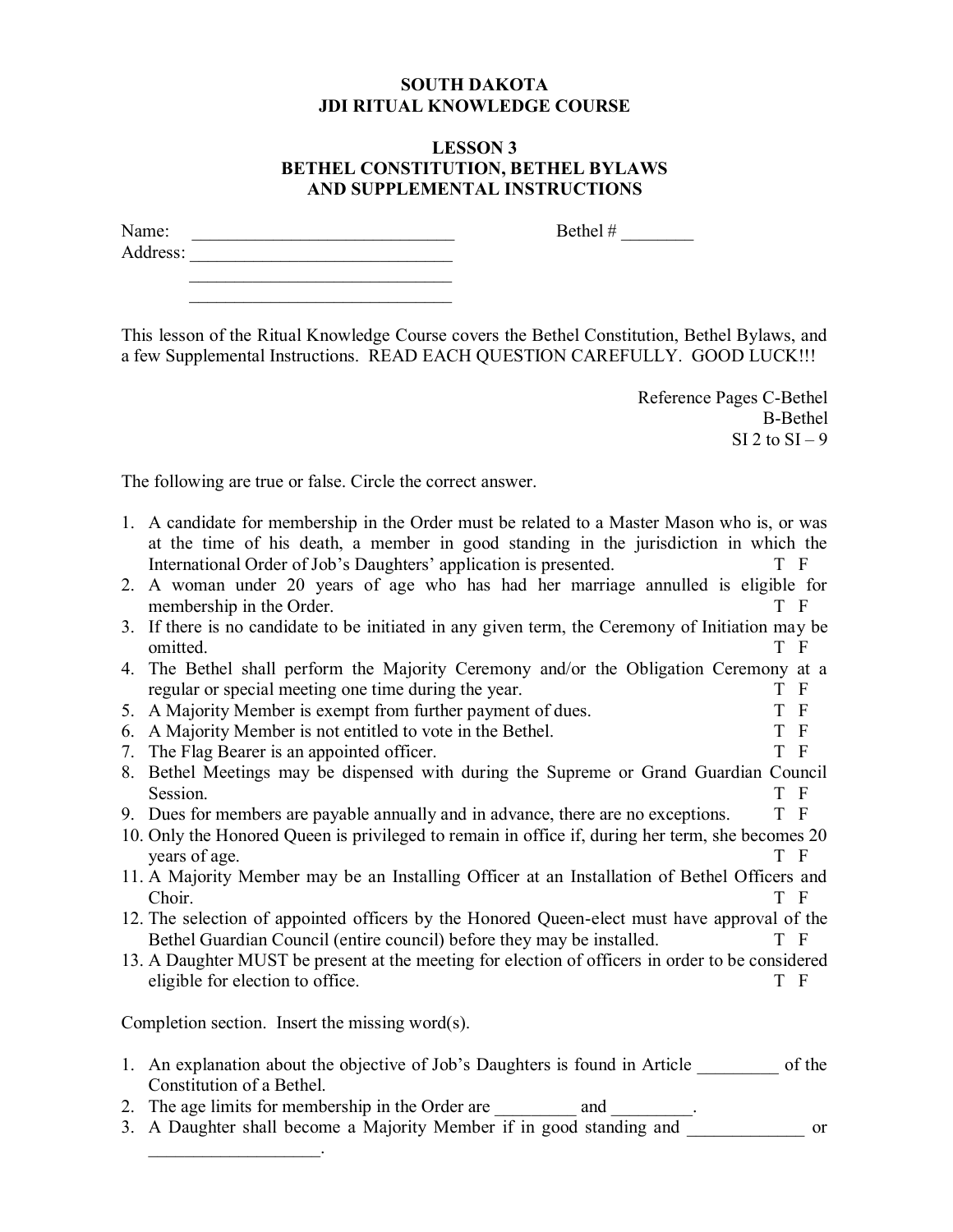| 4. To be eligible for election to any elective office, a member shall have |  |  |
|----------------------------------------------------------------------------|--|--|
|                                                                            |  |  |

- $A.$
- B.
- $C.$ 5. A request by a Daughter for a demit from a Bethel is sent to \_\_\_\_\_\_\_\_\_\_\_\_\_\_\_\_\_\_\_\_ of the Bethel Guardian Council.
- 6. A demit may be requested for one of two reasons.
	- A. \_\_\_\_\_\_\_\_\_\_\_\_\_\_\_\_\_\_\_\_\_\_\_\_\_\_\_\_\_\_\_\_\_\_  $B$ .
- 7. A demit entitles a Daughter to visit Bethels for a period of from the date of
- $\mathcal{L}=\{1,2,3,4,5\}$ 8. When do amendments to a Bethel's bylaws become effective?
- $\mathcal{L}_\text{max} = \mathcal{L}_\text{max} = \mathcal{L}_\text{max} = \mathcal{L}_\text{max} = \mathcal{L}_\text{max} = \mathcal{L}_\text{max} = \mathcal{L}_\text{max} = \mathcal{L}_\text{max} = \mathcal{L}_\text{max} = \mathcal{L}_\text{max} = \mathcal{L}_\text{max} = \mathcal{L}_\text{max} = \mathcal{L}_\text{max} = \mathcal{L}_\text{max} = \mathcal{L}_\text{max} = \mathcal{L}_\text{max} = \mathcal{L}_\text{max} = \mathcal{L}_\text{max} = \mathcal{$ 9. When may a member be permitted to read the ritualistic work at a Bethel meeting?

 $\mathcal{L}_\text{max}$  , and the contribution of the contribution of the contribution of the contribution of the contribution of the contribution of the contribution of the contribution of the contribution of the contribution of t 10. A Bethel meeting shall be conducted in accordance with

- A. \_\_\_\_\_\_\_\_\_\_\_\_\_\_\_\_\_\_\_\_\_\_\_\_\_\_\_\_\_\_\_\_\_\_\_\_\_\_\_\_\_\_\_\_\_\_\_\_\_\_\_\_\_\_\_
- B.
- $C.$ 11. No meeting can be held without the presence of \_\_\_\_\_\_\_\_\_\_\_\_\_\_\_\_\_\_\_ of the Bethel including of the first three officers, at least one member of the member of the Bethel Guardian Council, or \_\_\_\_\_\_\_\_\_\_, or an officer of the Supreme/Grand Guardian Council, and Dispensation, or
- 12. The affiliation fee shall be \_\_\_\_\_\_\_\_\_\_\_ of the initiation fee.
- 13. If a Daughter desiring to join a Bethel presents a demit which is more than six months old, what monies in addition to the affiliation fee must she pay?
- 14. Official Regalia is defined as:
	- A. B. \_\_\_\_\_\_\_\_\_\_\_\_\_\_\_\_\_\_\_\_\_\_\_\_\_\_\_\_\_\_\_\_\_\_\_\_\_\_\_\_\_\_\_\_\_
	- C. \_\_\_\_\_\_\_\_\_\_\_\_\_\_\_\_\_\_\_\_\_\_\_\_\_\_\_\_\_\_\_\_\_\_\_\_\_\_\_\_\_\_\_\_\_
	- D. \_\_\_\_\_\_\_\_\_\_\_\_\_\_\_\_\_\_\_\_\_\_\_\_\_\_\_\_\_\_\_\_\_\_\_\_\_\_\_\_\_\_\_\_\_
	- E.  $F_{\cdot}$
- 15. If an Honored Queen resigns from office due to unforeseen circumstances, she may be knows as a Past Honored Queen provided she
- $\mathcal{L}_\text{max} = \mathcal{L}_\text{max} = \mathcal{L}_\text{max} = \mathcal{L}_\text{max} = \mathcal{L}_\text{max} = \mathcal{L}_\text{max} = \mathcal{L}_\text{max} = \mathcal{L}_\text{max} = \mathcal{L}_\text{max} = \mathcal{L}_\text{max} = \mathcal{L}_\text{max} = \mathcal{L}_\text{max} = \mathcal{L}_\text{max} = \mathcal{L}_\text{max} = \mathcal{L}_\text{max} = \mathcal{L}_\text{max} = \mathcal{L}_\text{max} = \mathcal{L}_\text{max} = \mathcal{$ 16. An Honored Queen is required to appoint what committees?
	- A. \_\_\_\_\_\_\_\_\_\_\_\_\_\_\_\_\_\_\_\_\_\_\_\_\_\_\_\_\_\_\_\_\_
	- B.  $C.$
- 17. What is the penalty for a Daughter who, while holding an office, marries and does not resign?
- 18. A Bethel Officer may be removed from office if she has **unexcused** absences from regular meetings, subject to the discretion of the
- $\mathcal{L}_\text{max}$  and  $\mathcal{L}_\text{max}$  and  $\mathcal{L}_\text{max}$  and  $\mathcal{L}_\text{max}$  and  $\mathcal{L}_\text{max}$  and  $\mathcal{L}_\text{max}$ 19. If a Daughter from one jurisdiction wishes to transfer membership to a Bethel in another jurisdiction, she must present the following to the new Bethel:
	- A. \_\_\_\_\_\_\_\_\_\_\_\_\_\_\_\_\_\_\_\_\_\_\_\_\_\_\_\_\_\_\_\_\_\_\_\_\_\_\_\_\_\_\_\_\_\_\_\_\_\_\_\_\_\_\_\_
	- B. \_\_\_\_\_\_\_\_\_\_\_\_\_\_\_\_\_\_\_\_\_\_\_\_\_\_\_\_\_\_\_\_\_\_\_\_\_\_\_\_\_\_\_\_\_\_\_\_\_\_\_\_\_\_\_\_
- $C.$ 20. If a Bethel has 23 members voting in an election of officers, how many votes (number) must a member receive to be elected?